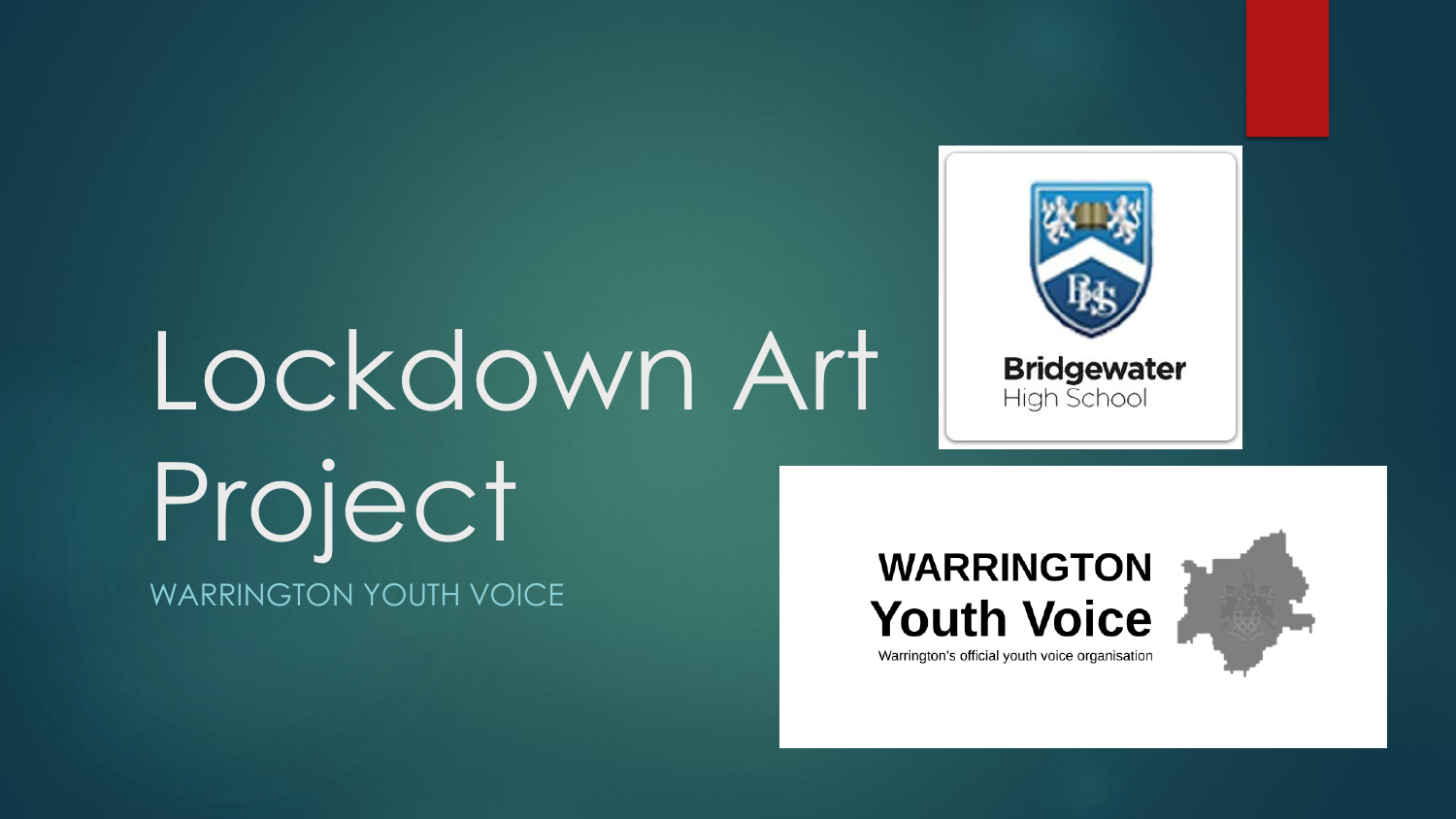### What is the Lockdown Art Project?

- Warrington Youth Voice have launched a project called Lockdown Art Project. This is a cross borough opportunity they would like to offer to the young residents of Warrington. They would also like school students to partake in this project.
- If you choose to get involved, this will give you an opportunity to share your artwork with the people of Warrington.
- ▶ Your artwork would then be displayed across Warrington town. They are hoping to display it on the 26th of June; however this depends on the government restrictions at that time.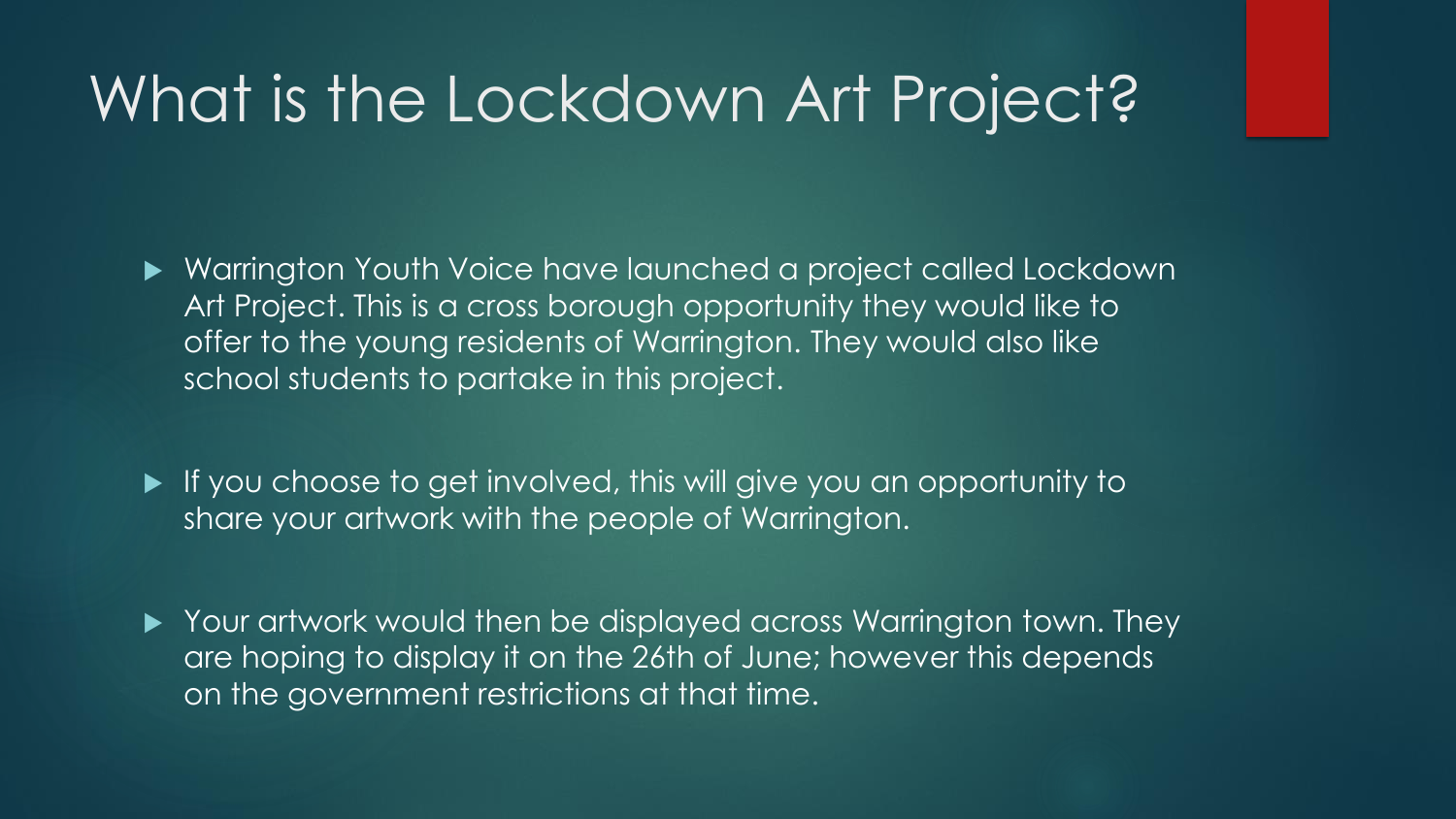## Aim:

 $\blacktriangleright$  The aim of this project is to help increase confidence in young people, especially after being confined at home for a few months due to the national lockdown. By launching this project Warrington Youth Voice hope young people will be able express themselves through art.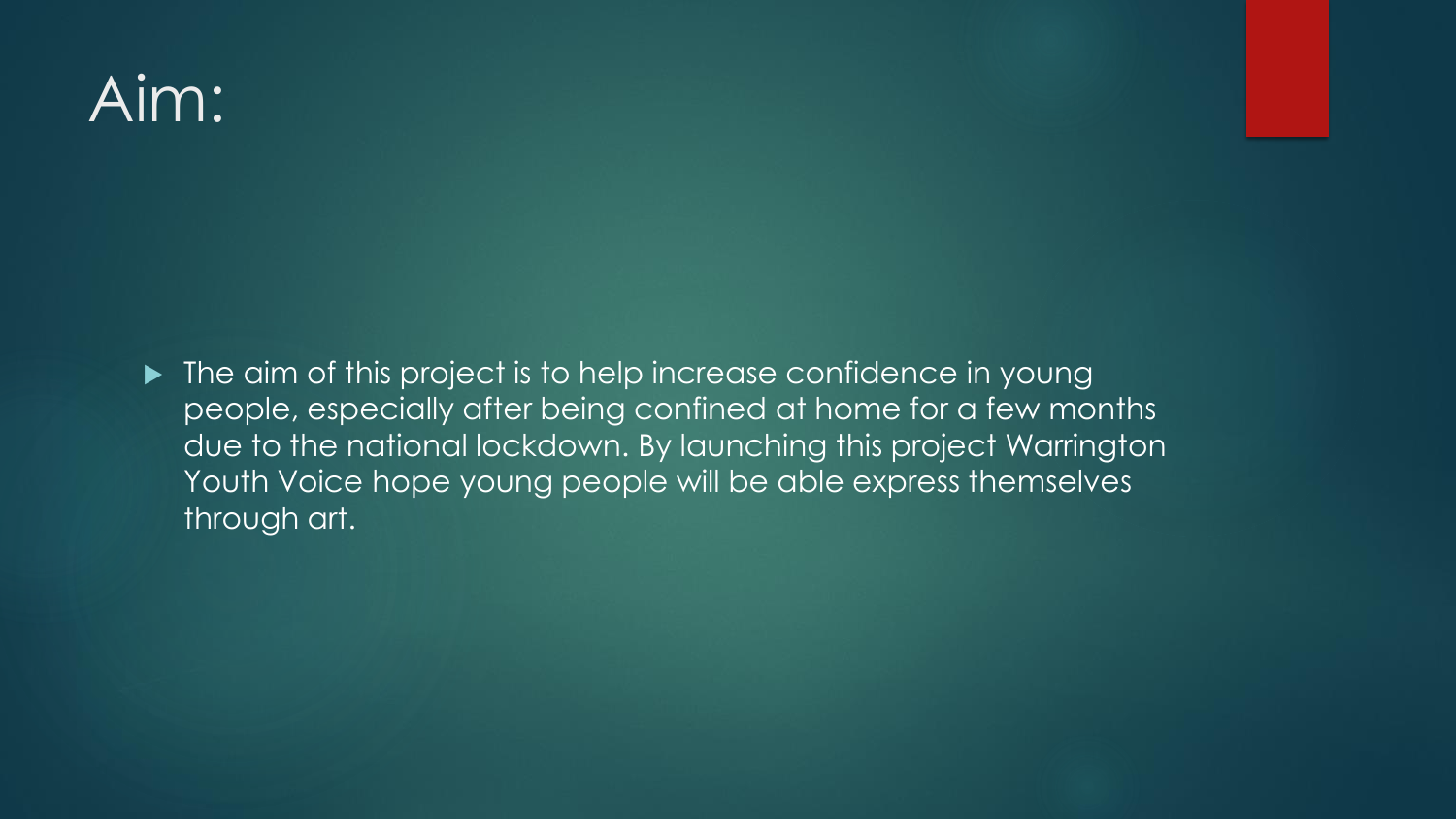### How do I get involved?

 If you are between the age of **4 to 18 years old,** give/send any artwork that you would like to share with the people of Warrington to **Mrs Silver by Friday 28th May.**

 Aside from painting and drawings, you can also submit photographs that you have taken.

**All artworks should be in 2D.**

 If you are in yr10 or 11 and would like to get involved, you **DO NOT** need to be studying GCSE art, just bring your artwork to the upper school art rooms for Mrs Silver to collect by **Thursday 27th May.**